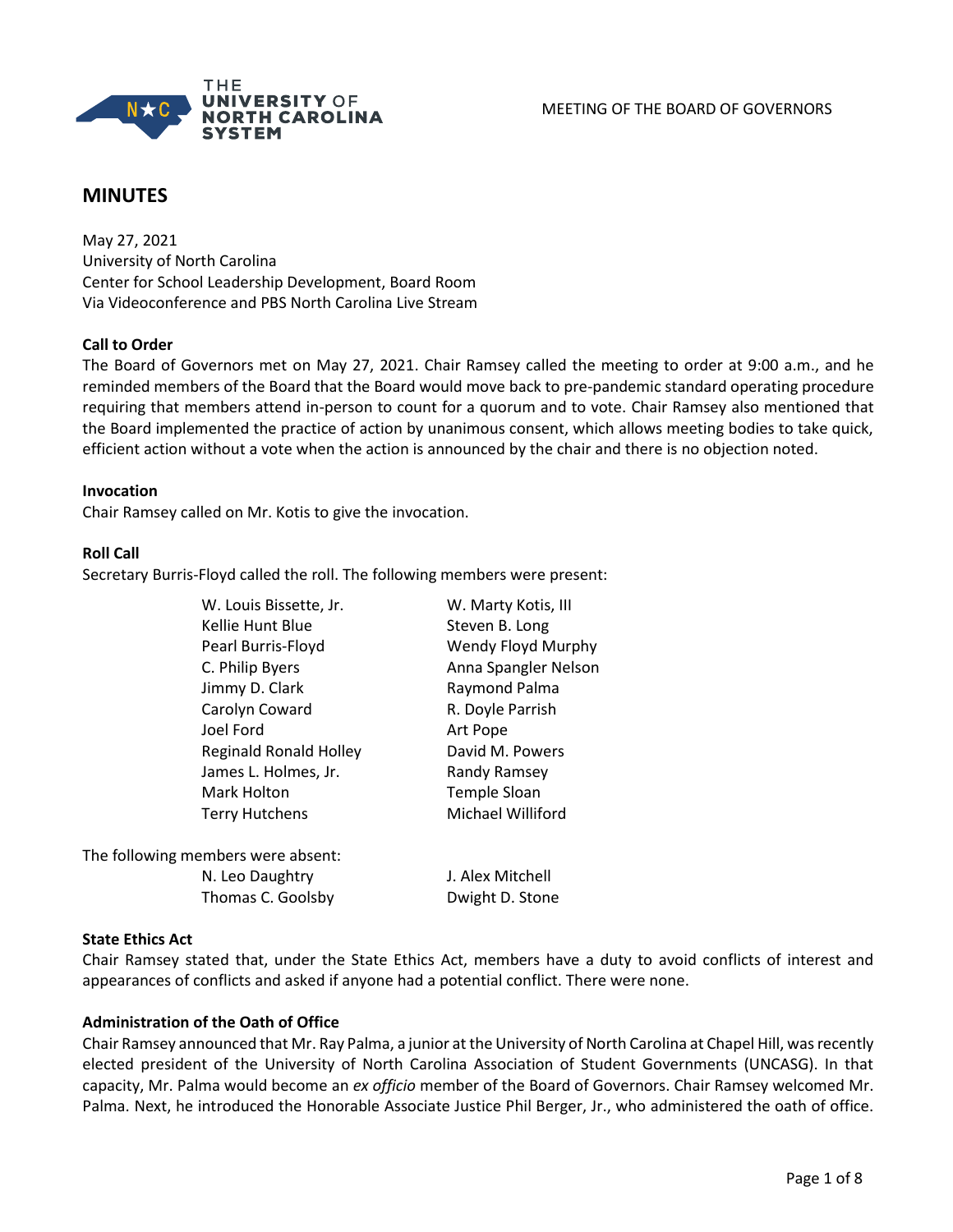Following the administration of the oath, Mr. Palma thanked Associate Justice Berger for presiding at the day's swearing-in ceremony and provided brief remarks.

# **Recognition of the Executive Leadership Institute**

Chair Ramsey recognized 23 distinguished employees, who were part of the inaugural cohort of the UNC System's Executive Leadership Institute (ELI). Each of these individuals had demonstrated the ability and aspiration to grow their careers. A profile of the ELI cohort was distributed (see Appendix A). The ELI program is a product of the Board's commitment to develop the System's talent and recognize and reward the extraordinary individuals who serve across the UNC System.

### **President's Report**

President Hans spoke about how the job market has dramatically changed over the past several decades and why higher education is so important in today's changing world. He stressed the need for a new expanded version of whom our colleges and universities are meant to serve beyond traditional college-age students. He spoke about the importance of supporting adult learners, which can be achieved by improving online course offerings and partnering with our community colleges. As we emerge from the pandemic, he noted that the UNC System is poised to respond to and meet the needs of our changing world. For President Hans' complete report, please see Appendix B.

# **Consent Agenda Items**

Chair Ramsey referred to the consent agenda items listed as Item 6 on the day's consent agenda. Mr. Long asked that Item 6l. – Section 700.1.1 of the UNC Policy Manual, *Minimum Course Requirements for Undergraduate Admissions,* be removed. Chair Ramsey entertained a motion to approve the remaining consent agenda items. The motion was properly seconded. The motion carried.

### Minutes

a. Minutes of April 22, 2021

# Committee on Budget and Finance

|             | b. Section 600.1.1, Policy on Design, Construction, and Financing Capital Improvement Projects<br>(Amended) | Appendix C |
|-------------|-------------------------------------------------------------------------------------------------------------|------------|
| $C_{\star}$ | Report on FY 2020 UNC System Debt Capacity Study                                                            | Appendix D |
| d.          | Establishment of For-Profit Associated Entity - UNC-Chapel Hill                                             | Appendix E |
| е.          | Capital Improvement Projects                                                                                | Appendix F |
| f.          | Disposition of Property by Reallocation - NC State                                                          | Appendix G |
| g.          | Remarketing of Special Obligation Bonds - UNC-Chapel Hill                                                   | Appendix H |
| h.          | Sale of Special Obligation Bonds - UNC-Chapel Hill                                                          | Appendix I |
|             | Committee on Educational Planning, Policies, and Programs                                                   |            |
| i.          | <b>Faculty Teaching Workload Report</b>                                                                     | Appendix J |
| j.          | <b>UNC System Academic Program Actions</b>                                                                  | Appendix K |
| k.          | Licensure Program Approvals                                                                                 | Appendix L |
| I.          | Section 700.1.1 of the UNC Policy Manual - Waiver of the SAT/ACT Requirements REMOVED                       | Appendix M |
|             | Item voted on separately.                                                                                   |            |
|             | m. NC State Early College High School Off-Campus Waiver                                                     | Appendix N |
|             | Committee on Personnel and Tenure                                                                           |            |
| n.          | Section 200.6, Policy on Delegation of Authority to the President (Amended)                                 | Appendix O |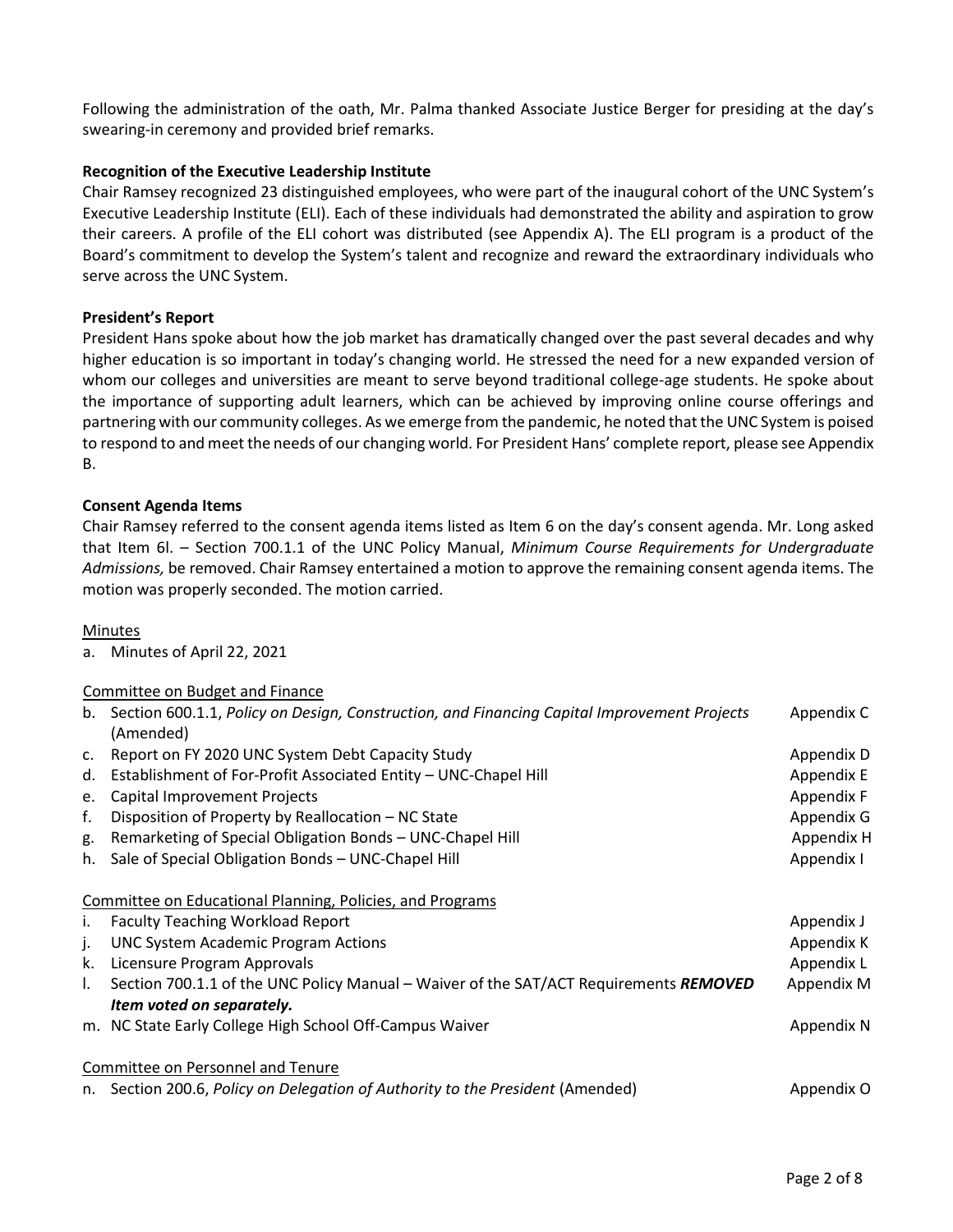Next, Chair Ramsey called on Mr. Long to discuss Item 6l. Section 700.1.1 – *Policy on Minimum Eligibility Requirements for Undergraduate Admission for the University of North Carolina System.* Mr. Long expressed his objection to waiving the testing requirement that students submit SAT/ACT scores with their applications for the fall 2022 admission process. He proposed the following substitute motion:

**Substitute Motion:** Resolved, that the Board of Governors allow applicants a waiver of the SAT/ACT testing requirements for fall 2022 if a student, despite reasonable efforts, had not been able to take two standardized tests.

**Substitute Motion:** Steven B. Long **Motion seconded:** Marty W. Kotis, III **Motion failed** (Roll Call vote taken; see Appendix P)

Next, Chair Ramsey entertained a motion to approve Item 6l. as reflected on the day's consent agenda. Mr. Holley offered a motion to approve the item in question.

**Motion:** Resolved, that the Board of Governors approve Item 6l. Section 700.1.1 of the UNC Policy Manual – Waiver of the SAT/ACT Requirements (*Policy on Minimum Eligibility Requirements for Undergraduate Admission for the University of North Carolina System).* (See Appendix M)*.*

**Motion:** Reginald Ronald Holley **Motion carried** (Roll Call vote taken; see Appendix P)

### **Report of the Committee on Budget and Finance**

Mr. Holmes, chair of the committee, reported that the committee held a joint meeting with the Committee on Personnel and Tenure. During the joint meeting, an analysis of the UNC System's workforce trends over the past five fiscal years was presented. The data showed modest growth in employee headcount and the data described how the institutional mission impacts employee headcount. The committee will analyze the data in further detail.

Following the joint meeting, the committee heard a report on the 2019-20 UNC System Consolidated Financial Report, which focused on balance sheet trends. The report showed that the UNC System is in a strong financial position. The committee also heard an overview of the UNC System's new initiative of an "all funds" budget. A template was created and will be implemented at each institution. The System Office will begin developing guidance on an "all funds" budget process.

The committee also considered and approved routine administrative action items, including the FY 2020 UNC System Debt Capacity Study (see Appendix D), the establishment of a for-profit associated entity at UNC-Chapel Hill (see Appendix E), and three capital improvement requests from NC State, UNC Asheville, and North Carolina School of Science and Mathematics (see Appendix F). The committee also considered the disposition of a property item for reallocation requested by NC State (see Appendix G) and two financing requests from UNC-Chapel Hill (see Appendices H and I). The committee approved these items and voted to place them on the day's consent agenda, which was approved by the full Board.

### **Report of the Committee on Educational Planning, Policies, and Programs**

Mr. Sloan, chair of the committee, reported that the committee reviewed and approved two academic degree programs for establishment – Master's degree program in Advanced Architectural Studies at NC State and a Ph.D., degree program in Computer Science at UNC Greensboro (see Appendix K). The committee considered and approved three licensure degree programs (see Appendix L). The committee also reviewed and approved the 2020 Faculty Teaching Workload Report (see Appendix J). These items were placed on the day's consent agenda and approved by the full Board.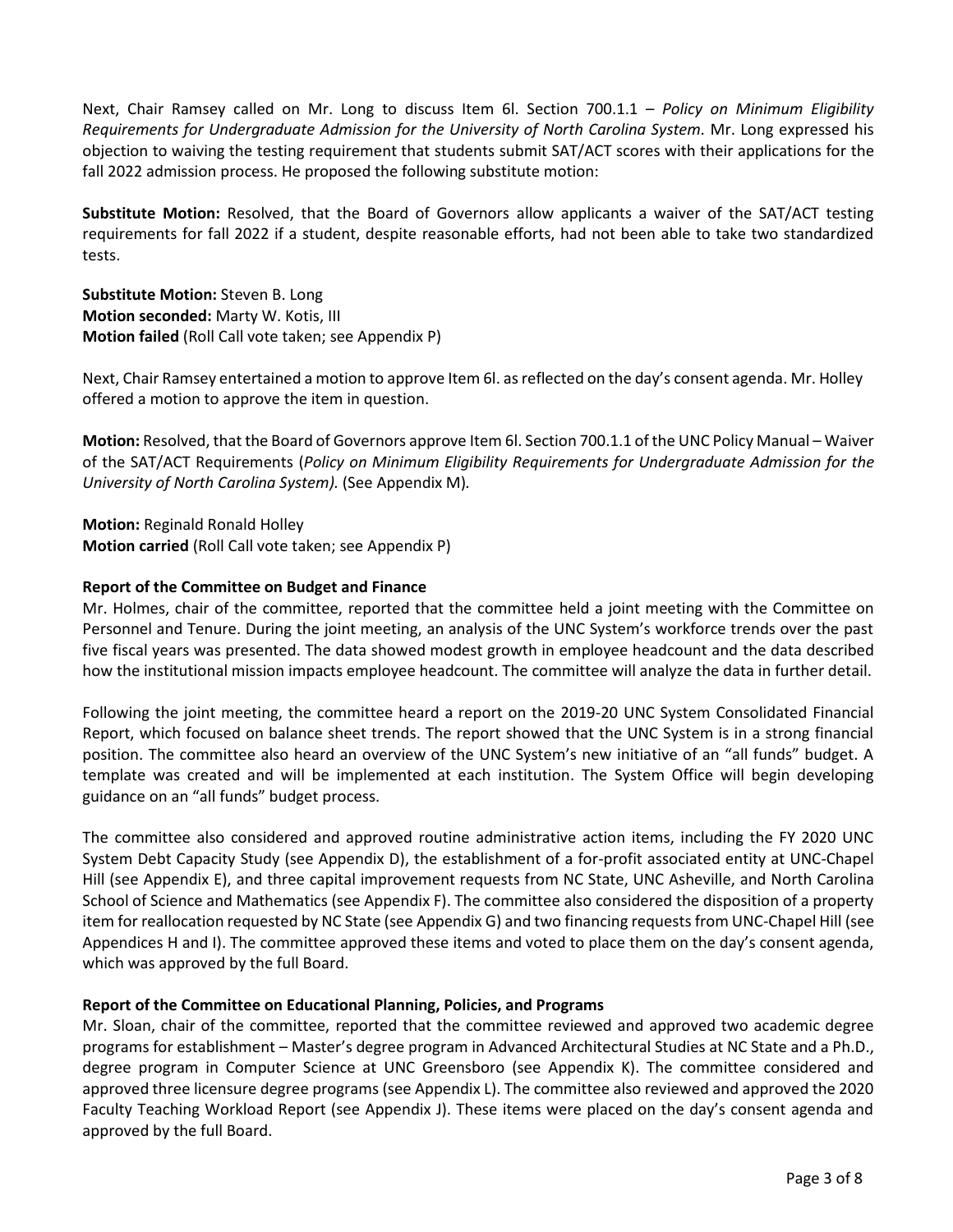The committee considered and approved a waiver of the SAT/ACT testing requirement for the fall of 2022 under Section 700.1.1, *Minimum Course Requirements for Undergraduate Admissions,* of the UNC Policy Manual (see Appendix M). The committee also reviewed and approved the request from NC State to waive the requirement for the STEM Early High School to be located on NC State's campus effective January 2022 (see Appendix N).

### **Report of the Committee on Personnel and Tenure**

Mrs. Blue, chair of the committee, called on Mr. Garrett Killian, chair of the UNC Staff Assembly, for a brief update. Mr. Killian reported that the UNC Staff Assembly approved a resolution in support of the UNC System's Budget Priorities, which include enrollment funding, support of the NC Promise Program, funding for building reserves, and increases in faculty and staff salaries. He also spoke about the Erskine B. Bowles Staff Service Award, which was established in 2010 to recognize exemplary public service to our campuses and communities. He announced that the UNC Staff Assembly presented the 2020 Erskine B. Bowles Staff Service Award to Dr. Veronica Cateté, a research scientist at NC State. Mr. Killian mentioned that PBS North Carolina is producing a short video highlighting Dr. Cateté extraordinary contributions to public service.

Lastly, Mr. Killian reported that the UNC Staff Assembly will host the annual Chancellors' Cup Golf Tournament on September 29, 2021, at Tobacco Road Golf Club in Sanford. The event raises money to support the Janet B. Royster Memorial Staff Scholarship Fund. He encouraged the members of the Board and the chancellors to participate in this year's tournament.

### **Report of the Committee on University Governance**

Mr. Powers, chair of the committee, thanked the members, who had participated in this year's spring commencement ceremonies. Next, Mr. Powers reported on four vacancies on the North Carolina Arboretum Board of Directors for a term ending June 30, 2025. The committee recommended the appointments of Janet A. Leath, Karen LeVert, Leah McGrath, and Rodney Swink, to serve on the North Carolina Arboretum Board Directors.

**Motion:** Resolved, that on behalf of the Committee on University Governance, the Board accept the appointments of Ms. Leath, Ms. LeVert, Ms. McGrath, and Mr. Swink to serve on the North Carolina Arboretum Board of Directors.

**Motion:** David M. Powers **Motion carried**

Regarding the UNC Press Board of Governors, Mr. Powers reported on two vacancies with five-years terms beginning on July 1, 2021 and ending on June 30, 2026. Following the recommendation by Chancellor Guskiewiez and in consultation with President Hans, the committee recommended the reappointments of Elizabeth Engelhardt and Linda Hanley-Bowdoin, to serve on the UNC Press Board of Governors.

**Motion:** Resolved, that on behalf of the Committee on University Governance, the Board accept the reappointments of Ms. Engelhardt and Ms. Hanley-Bowdoin to serve on the UNC Press Board of Governors.

# **Motion:** David M. Powers **Motion carried**

Next, Mr. Powers reported on the Liability Insurance Trust Fund (LITF). He explained that the trust fund was established by the Board of Governors in 1978 and makes appointments to the LITF Council that administers the fund as part of the UNC Health Care System. The committee recommended the appointment of Will Bryant, chief financial officer at UNC Health Care, to serve on the LIFT Council.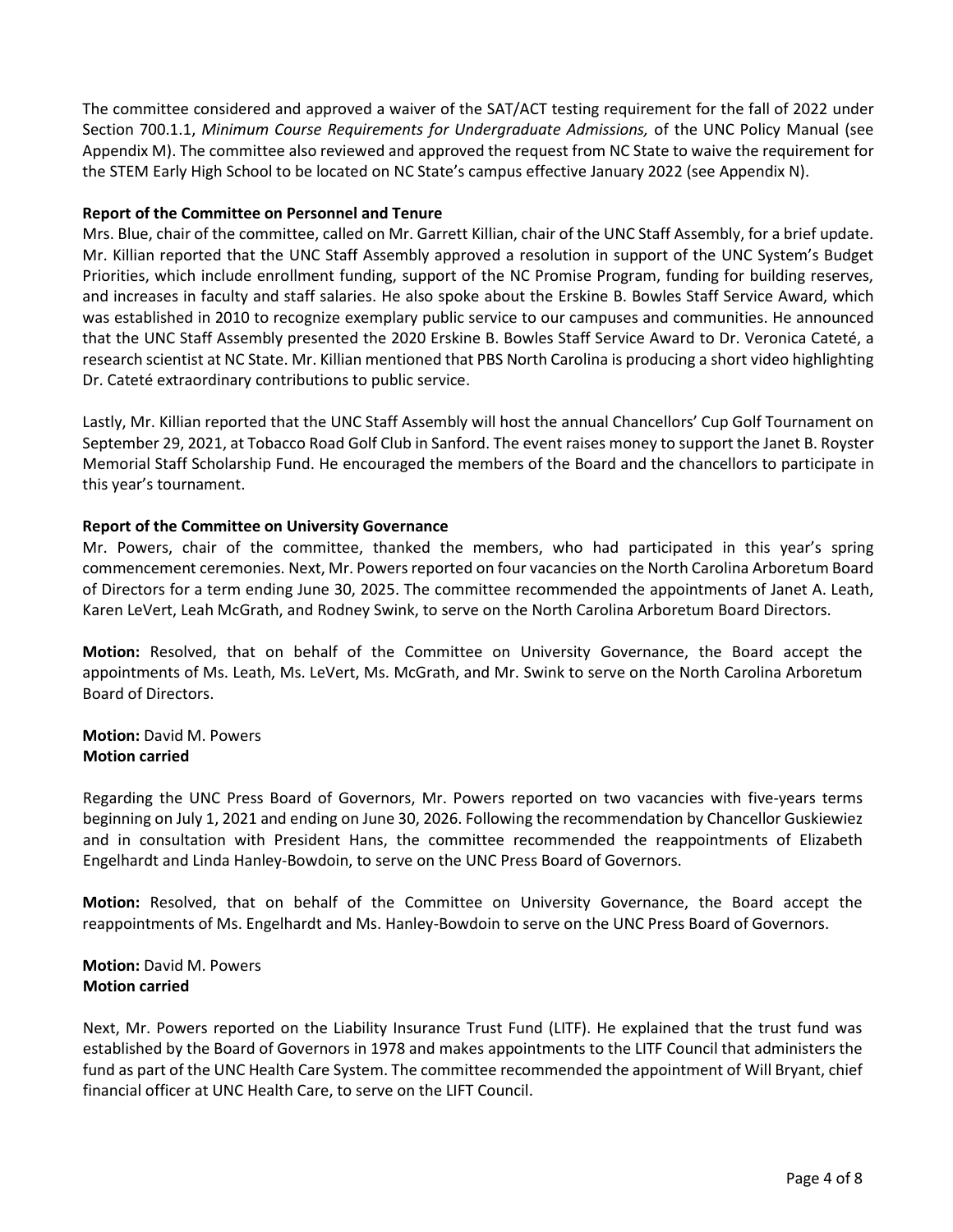**Motion:** Resolved, that on behalf of the Committee on University Governance, the Board accept the appointment of Mr. Will Bryant to serve on the Liability Insurance Trust Fund Council.

**Motion:** David M. Powers **Motion carried**

Lastly, Mr. Powers presented the 2021 Boards of Trustees Appointments and Reappointments from Elizabeth City State University, North Carolina School of Science and Mathematics, and the University of North Carolina at Asheville.

**Motion:** Resolved, that on behalf of the Committee on University Governance, the Board appoint the slate of individuals for Elizabeth City State University, North Carolina School of Science and Mathematics, and the University of North Carolina at Asheville.

**Motion:** David M. Powers **Motion carried**

Mr. Powers thanked the committee members for their hard work and time involved in this process. He also thanked the chancellors and their boards of trustees' chairs for working with the committee throughout the trustee selection process.

### **Report of the Committee on Audit, Risk Management, and Compliance**

Mr. Holton, chair of the committee, stated that the month of May has been designated International Internal Audit Awareness Month. He recognized the internal auditors from across the UNC System and thanked them for all their hard work on behalf of the University. Next, Mr. Holton reported that State Auditor Beth Wood joined the meeting and presented an annual update on the status of audits issued by the State Auditor's Office over the previous year. State Auditor Wood joined the day's meeting to present her report to the full Board. Mr. Holton introduced State Auditor Wood.

State Auditor Wood spoke about the annual summary of the UNC System's constituent institutions' financial statement audits. There were no audit findings. The Office of the State Auditor performed federal compliance audits at eight UNC constituent institutions. There were findings at three campuses and corrective action has been taken. Cybersecurity control work was also performed at the UNC System Office and two constituent institutions.

Lastly, Ms. Wood reported that the State Auditor's Office investigated three cases from the UNC System of improper governmental conduct that were reported to the Office of the State Auditor. The Office found no substantiation. There were also ten allegations of improper conduct reported to the Office of the State Auditor from across the UNC constituent institutions, which were referred to the UNC system's Office.

### **Report of the Committee on Strategic Initiatives**

Mrs. Coward, chair of the committee, referred to the Board of Governors resolution that the Board passed at its meeting last fall, which requested the President and his staff to examine the impacts of COVID-19 on college students' mental health. In response, the System Office convened a task force group made up of experts from across the System including student health care practitioners, chief financial officers, and academic leaders. The group shared a summary of its findings, which had shown an increase in mental health conditions and the increase in demand for mental health services across the UNC System's constituent institutions. The group made the following recommendations: include the development of a shared pool of psychiatric providers to be used by institutions as needed; conduct a Systemwide feasibility analysis of expanded insurance billing; negotiate a Systemwide contract for an electronic medical record system; and create a network of certified trainers to deploy across the constituent institutions.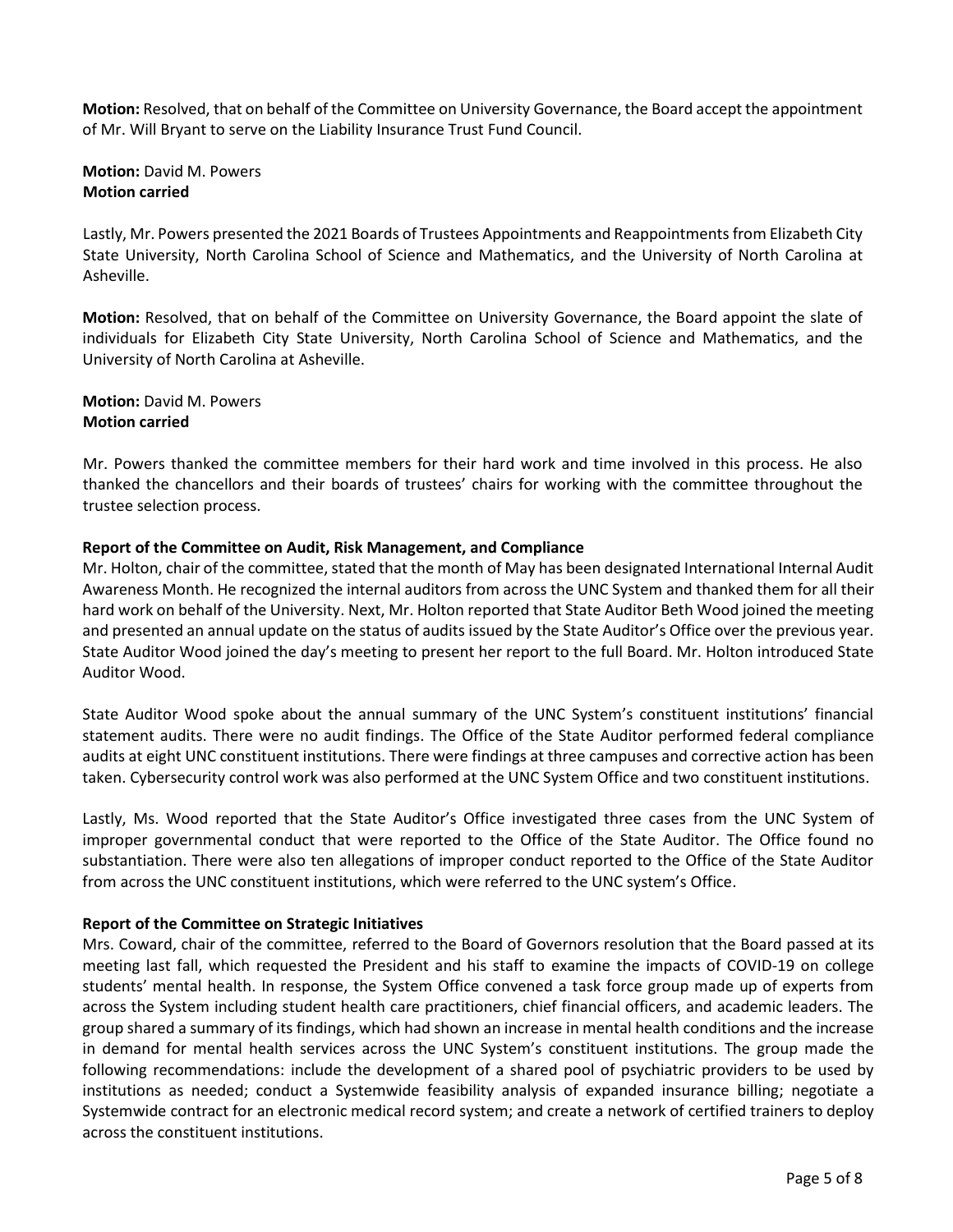In closing, Mrs. Coward announced that the Governor had awarded \$5 million in one-time COVID-19relief funds to the System Office to begin implementing the recommendations of the task force. The committee will continue discussion on this important topic.

#### **Chair's Report**

As the academic year draws to a close, Chair Ramsey reflected on the work of the Board. He noted that despite challenges, the Board has made great progress including policy and budget amendments, creating a more efficient System of public higher education for North Carolinians, and electing a new UNC System president. He recalled that last June, the Board considered candidates for the UNC System presidency. He stated that the Board made the right decision electing Peter Hans, who has accomplished much this past year and continues to be a great leader.

Chair Ramsey also spoke about the Board's ongoing focus on undergraduate student success. As an example, the UNC System established a common course numbering system that improves transfer and articulation of coursework between the UNC System's constituent institutions and the NC Community College System. He stated that the Board has prioritized affordability by keeping tuition and fees flat for in-state students. He thanked the members of the Board for their service and support. He thanked the chancellors for their leadership especially as they navigated throughout the pandemic and all they continue to do in fulfilling our university's educational mission. He also congratulated the more than 50,000 students who recently graduated from our universities. Next, Chair Ramsey welcomed the new student member, Ray Palma, as he begins his one-year term as a member of the Board of Governors.

In closing, Chair Ramsey recognized the outgoing Members of the Board of Governors – Marty Kotis, Steve Long, Doyle Parrish, and Dwight Stone. He stated, "each have poured their energy and talents into this job. They are critical thinkers, fully committed to public service, and it has been an honor to work with them."

Chair Ramsey called on Mr. Holmes to read and present the resolution honoring W. Marty Kotis, III (see Appendix Q).

**Motion:** Resolved, that on behalf of the Board of Governors, the Board accept the Resolution Honoring W. Marty Kotis, III, and to move this Resolution to the official minutes of this meeting.

**Motion:** James L. Holmes, Jr. **Motion carried**

Chair Ramsey called on Mr. Sloan to read and present the resolution honoring Steven B. Long (see Appendix R).

**Motion:** Resolved, that on behalf of the Board of Governors, the Board accept the Resolution Honoring Steven B. Long and to move this Resolution to the official minutes of this meeting.

**Motion:** Temple Sloan **Motion carried**

Chair Ramsey called on Mrs. Blue to read and present the resolution honoring R. Doyle Parrish (see Appendix S).

**Motion:** Resolved, that on behalf of the Board of Governors, the Board accept the Resolution Honoring R. Doyle Parrish and to move this Resolution to the official minutes of this meeting.

**Motion:** Kellie Hunt Blue **Motion carried**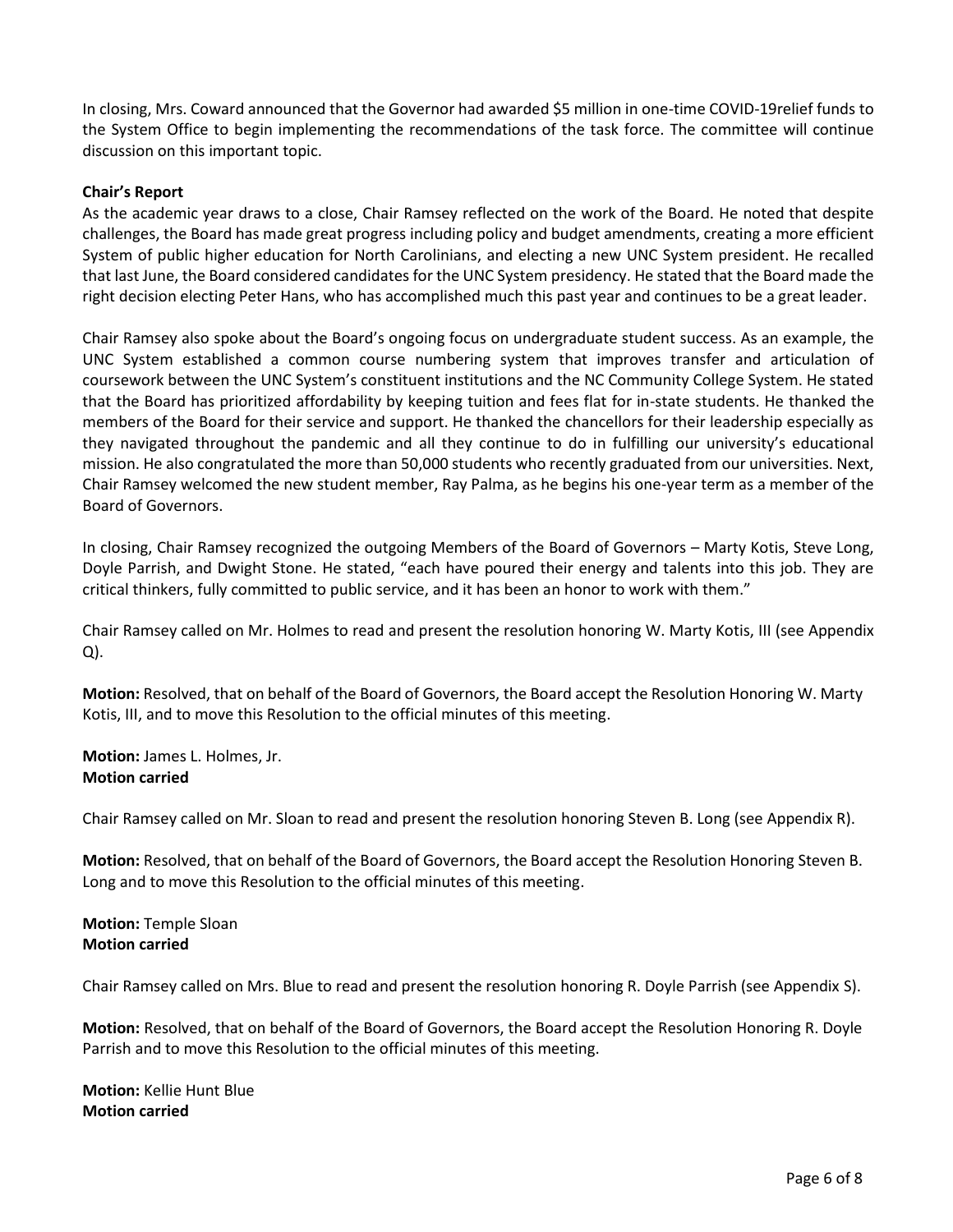Mrs. Blue read the resolution honoring Dwight D. Stone (see Appendix T).

**Motion:** Resolved, that on behalf of the Board of Governors, the Board accept the Resolution Honoring Dwight D. Stone and to move this Resolution to the official minutes of this meeting.

**Motion:** Kellie Hunt Blue **Motion carried**

\*\*\*\*\*\*

Chair Ramsey called on Secretary Burris-Floyd for a motion to go into closed session.

**Motion:** Resolved, that the Board go into closed session pursuant to N.C. General Statute 143-318.11(a)(1), (2), (3), and (6) for the purposes stated in the written motion as included in the Board materials (see Appendix U), which had been publicly made available.

**Motion:** Pearl Burris-Floyd **Motion carried**

The Board went into closed session at 11:10 a.m. and returned to open session at 12:02 p.m.

\*\*\*\*\*\*

#### **Report of the Committee on Personnel and Tenure**

Mrs. Blue, chair of the committee, reported that the committee held a joint meeting with the committee on Budget and Finance. During the joint meeting, the committee received a presentation on the University's workforce growth trends over the past five fiscal years. The data showed a modest growth of approximately 1.9 percent employee headcount per year and the data reflected changes in revenue over the same period.

Next, the committee heard an update regarding the UNC System's plans for returning to on-site work in the coming month. It also reviewed and approved an informational report on recent salary increase request activity, which reflected a consistent decrease in salary activity approved by the president as compared to the same time frame last calendar year. The decrease is a result of the pause in non-essential human resources actions due to COVID-19. The committee reviewed and approved other routine transactional reports.

Lastly, the committee heard a presentation on the annual SHRA Compensation Review, which included market index data for each constituent institution. The presentation reflected that the System Office was currently working on moving away from the present banding system to the new North Carolina State Government SHRA compensation system.

There being no further business, the meeting adjourned at 12:07 p.m. The next meeting of the Board of Governors is scheduled for Thursday, July 22, 2021, at the UNC Center for School Leadership Development in Chapel Hill.

Pearl Burris-Floyd, Secretary

 $\frac{1}{\sqrt{2\pi}+\sqrt{2\pi}}\left[\frac{1}{\sqrt{2\pi}}\frac{1}{\sqrt{2\pi}}\frac{1}{\sqrt{2\pi}}\frac{1}{\sqrt{2\pi}}\frac{1}{\sqrt{2\pi}}\frac{1}{\sqrt{2\pi}}\frac{1}{\sqrt{2\pi}}\frac{1}{\sqrt{2\pi}}\frac{1}{\sqrt{2\pi}}\frac{1}{\sqrt{2\pi}}\frac{1}{\sqrt{2\pi}}\frac{1}{\sqrt{2\pi}}\frac{1}{\sqrt{2\pi}}\frac{1}{\sqrt{2\pi}}\frac{1}{\sqrt{2\pi}}\frac{1}{\sqrt{2\pi}}\frac{1}{\sqrt$